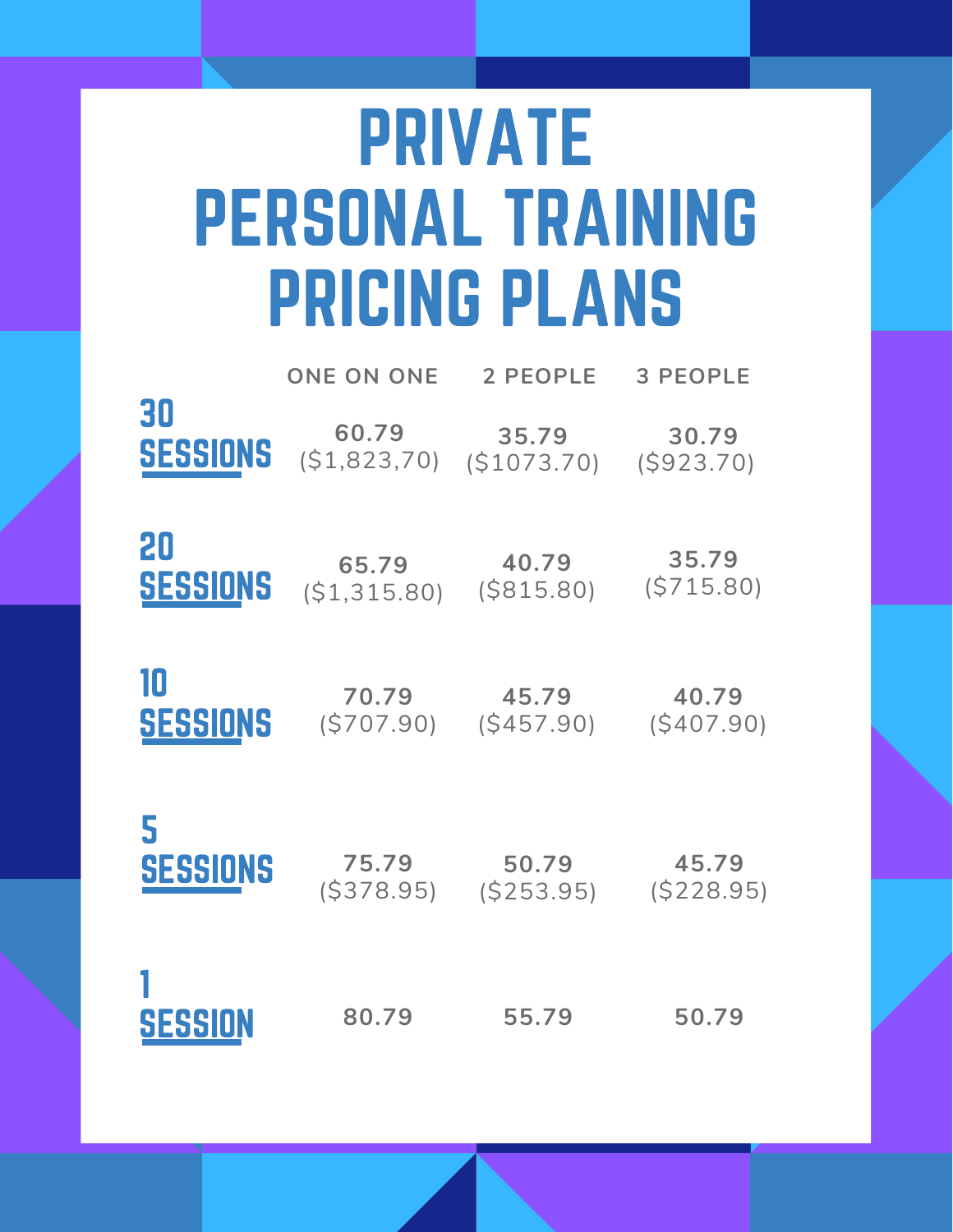# PRIVATE PERSONAL TRAINING PRICING PLANS

|                 | <b>ONE ON ONE</b> | 2 PEOPLE  | <b>3 PEOPLE</b> |
|-----------------|-------------------|-----------|-----------------|
| 30              | 50.79             | 30.79     | 25.79           |
| <b>SESSIONS</b> | (S1, 523, 70)     | (S923.70) | (S773.70)       |
| 20              | 55.79             | 35.79     | 30.79           |
| <b>SESSIONS</b> | (S1, 115.80)      | (S715.80) | (S615.80)       |
| 10              | 60.79             | 40.79     | 35.79           |
| <b>SESSIONS</b> | (S607.90)         | (S407.90) | (S357.90)       |
| 5               | 65.79             | 45.79     | 40.79           |
| <b>SESSIONS</b> | (S328.95)         | (S228.95) | (S203.95)       |
| SESSION         | 70.79             | 50.79     | 45.79           |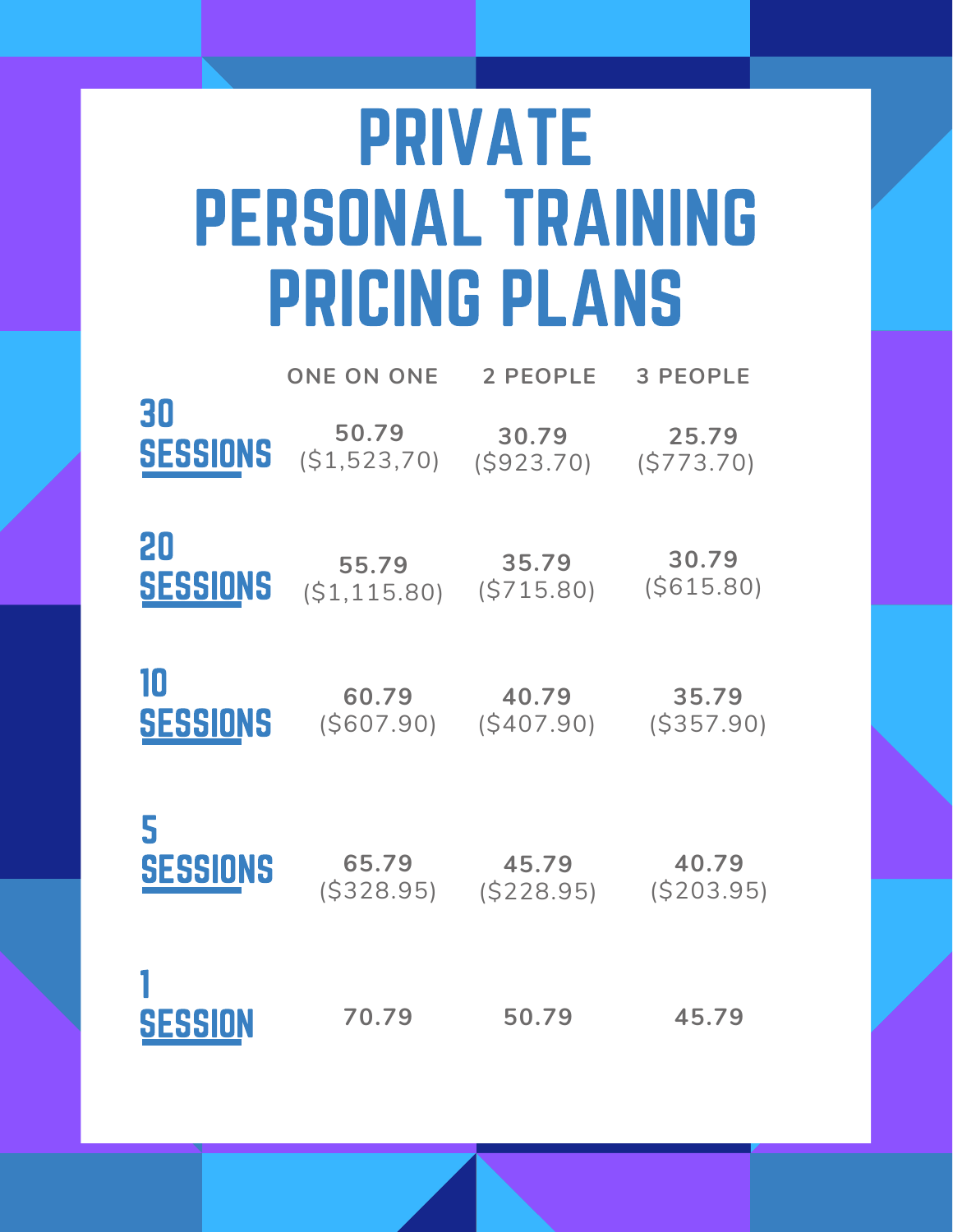# PRIVATE PERSONAL TRAINING PRICING PLANS

|                 | <b>ONE ON ONE</b> | 2 PEOPLE     | <b>3 PEOPLE</b> |
|-----------------|-------------------|--------------|-----------------|
| 30              | 75.79             | 43.79        | 38.79           |
| <b>SESSIONS</b> | (S2, 273, 70)     | (S1, 313.70) | (S1, 163.70)    |
| 20              | 80.79             | 48.79        | 43.79           |
| <b>SESSIONS</b> | (S1, 615.80)      | (S975.80)    | (S875.80)       |
| 10              | 85.79             | 53.79        | 48.79           |
| <b>SESSIONS</b> | (S857.90)         | (S537.90)    | (S487.90)       |
| 5               | 90.79             | 58.79        | 53.79           |
| <b>SESSIONS</b> | (S453.95)         | (S293.95)    | (S268.95)       |
| <b>SESSION</b>  | 95.79             | 63.79        | 58.79           |